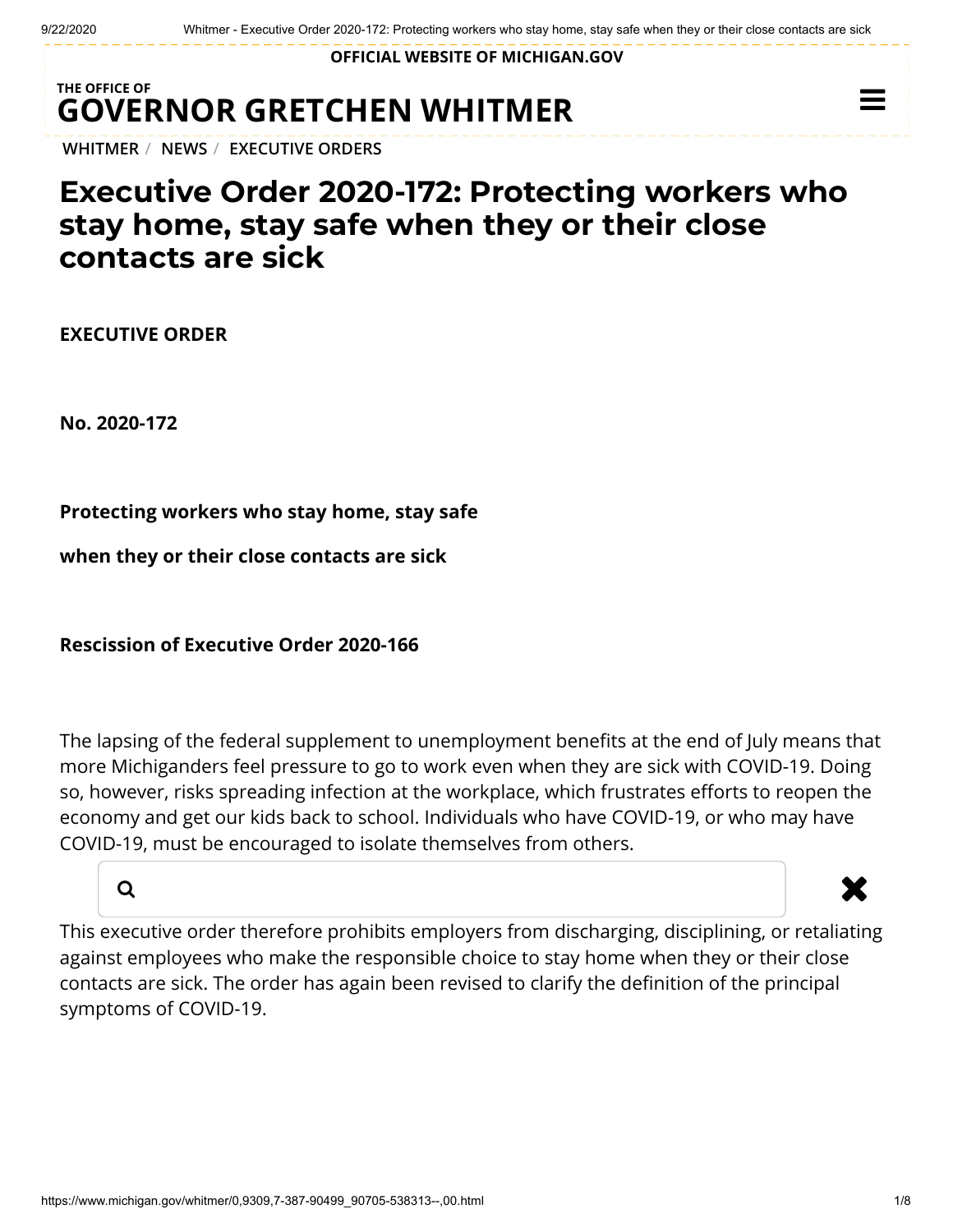9/22/2020 Whitmer - Executive Order 2020-172: Protecting workers who stay home, stay safe when they or their close contacts are sick

The novel coronavirus (COVID-19) is a respiratory disease that can result in serious illness or death. It is caused by a new strain of coronavirus not previously identified in humans and easily spread from person to person. There is currently no approved vaccine for this disease.

On March 10, 2020, the Department of Health and Human Services identified the first two presumptive-positive cases of COVID-19 in Michigan. On that same day, I issued Executive Order 2020-4. This order declared a state of emergency across the state of Michigan under section 1 of article 5 of the Michigan Constitution of 1963, the Emergency Management Act, 1976 PA 390, as amended (EMA), MCL 30.401 et seq., and the Emergency Powers of the Governor Act of 1945, 1945 PA 302, as amended (EPGA), MCL 10.31 et seq.

Since then, the virus spread across Michigan, bringing deaths in the thousands, confirmed cases in the tens of thousands, and deep disruption to this state's economy, homes, and educational, civic, social, and religious institutions. On April 1, 2020, in response to the widespread and severe health, economic, and social harms posed by the COVID-19 pandemic, I issued Executive Order 2020-33. This order expanded on Executive Order 2020-4 and declared both a state of emergency and a state of disaster across the State of Michigan under section 1 of article 5 of the Michigan Constitution of 1963, the Emergency Management Act, and the Emergency Powers of the Governor Act of 1945. And on April 30, 2020, finding that COVID-19 had created emergency and disaster conditions across the State of Michigan, I issued Executive Order 2020- 67 to continue the emergency declaration under the EPA, as well as Executive Order 2020-68 to issue new emergency and disaster declarations under the EMA.

Those executive orders have been challenged in Michigan House of Representatives and Michigan Senate v. Whitmer. On August 21, 2020, the Court of Appeals ruled that the Governor's declaration of a state of emergency, her extensions of the state of emergency, and her issuance of related EOs clearly fell within the scope of the Governor's authority under the EPGA.

## a **x**

On August 7, 2020, I issued Executive Order 2020-165, again finding that the COVID-19 pandemic constitutes a disaster and emergency throughout the State of Michigan. That order constituted a state of emergency declaration under the Emergency Powers of the Governor Act of 1945. And, to the extent the governor may declare a state of emergency and a state of disaster under the Emergency Management Act when emergency and disaster conditions exist yet the legislature had declined to grant an extension request, that order also constituted a state of emergency and state of disaster declaration under that act.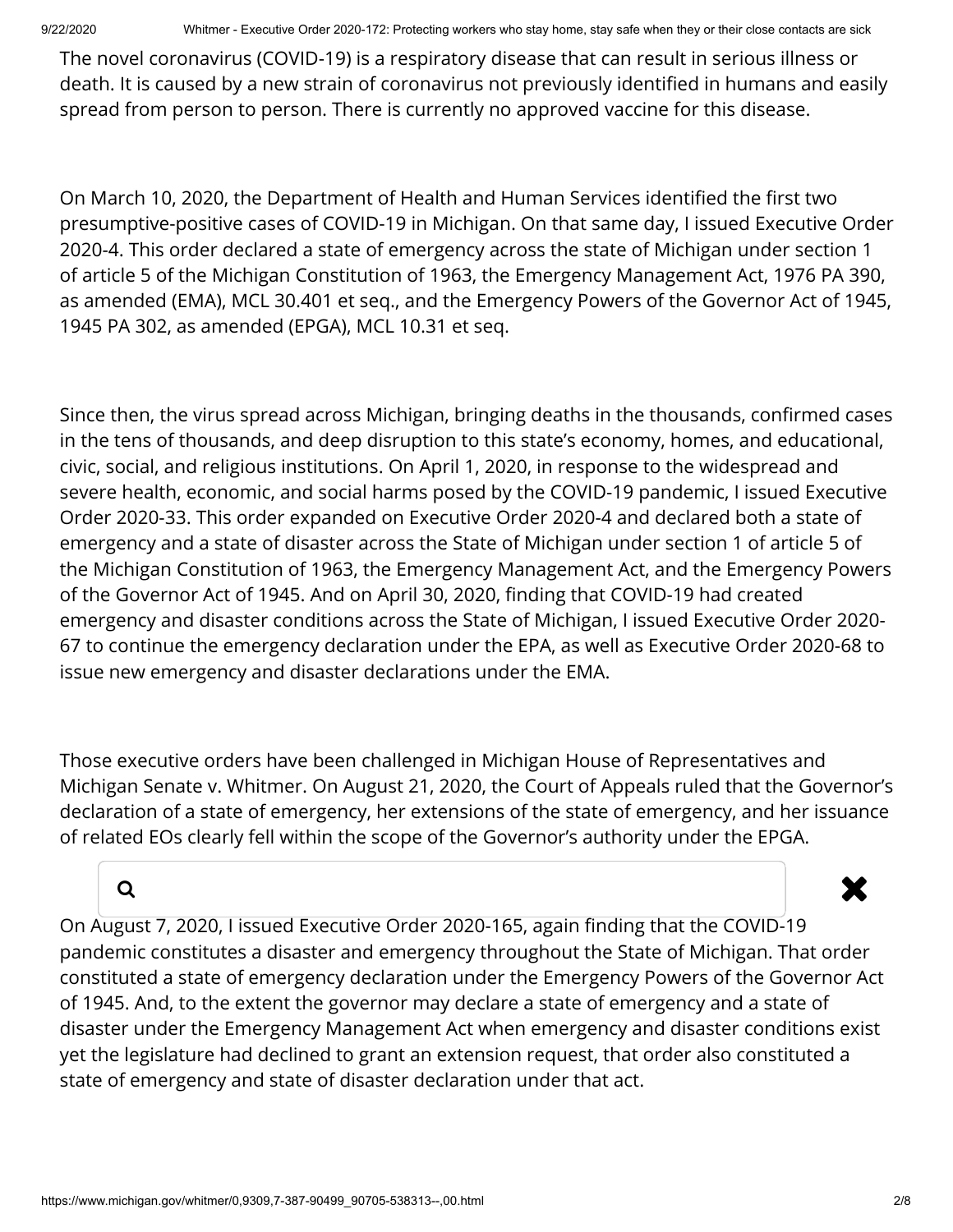The Emergency Powers of the Governor Act provides a sufficient legal basis for issuing this executive order. In relevant part, it provides that, after declaring a state of emergency, "the governor may promulgate reasonable orders, rules, and regulations as he or she considers necessary to protect life and property or to bring the emergency situation within the affected area under control." MCL 10.31(1).

Nevertheless, subject to the ongoing litigation and the possibility that current rulings may be overturned or otherwise altered on appeal, I also invoke the Emergency Management Act as a basis for executive action to combat the spread of COVID-19 and mitigate the effects of this emergency on the people of Michigan, with the intent to preserve the rights and protections provided by the EMA. The EMA vests the governor with broad powers and duties to "cop[e] with dangers to this state or the people of this state presented by a disaster or emergency," which the governor may implement through "executive orders, proclamations, and directives having the force and effect of law." MCL 30.403(1)–(2). This executive order falls within the scope of those powers and duties, and to the extent the governor may declare a state of emergency and a state of disaster under the Emergency Management Act when emergency and disaster conditions exist yet the legislature has not granted an extension request, they too provide a sufficient legal basis for this order.

Acting under the Michigan Constitution of 1963 and Michigan law, I order the following:

- 1. It is the public policy of this state that an employer shall not discharge, discipline, or otherwise retaliate against an employee for staying home when he or she is at particular risk of infecting others with COVID-19. To effectuate that policy:
- a. E $\mathsf{R}$ ployers are prohibited from discharging, disciplining, or otherwise retaliating against an employee described in sections 2 or 3 of this order for staying home from work for the periods described in those sections.
- b. Employers must treat such an employee as if he or she were taking medical leave under the Paid Medical Leave Act, 2018 PA 338, as amended, MCL 408.961 et seq.
- 1. To the extent that the employee has no paid leave, the leave may be unpaid. Employers are permitted, but not required, to debit any hours that an employee described in sections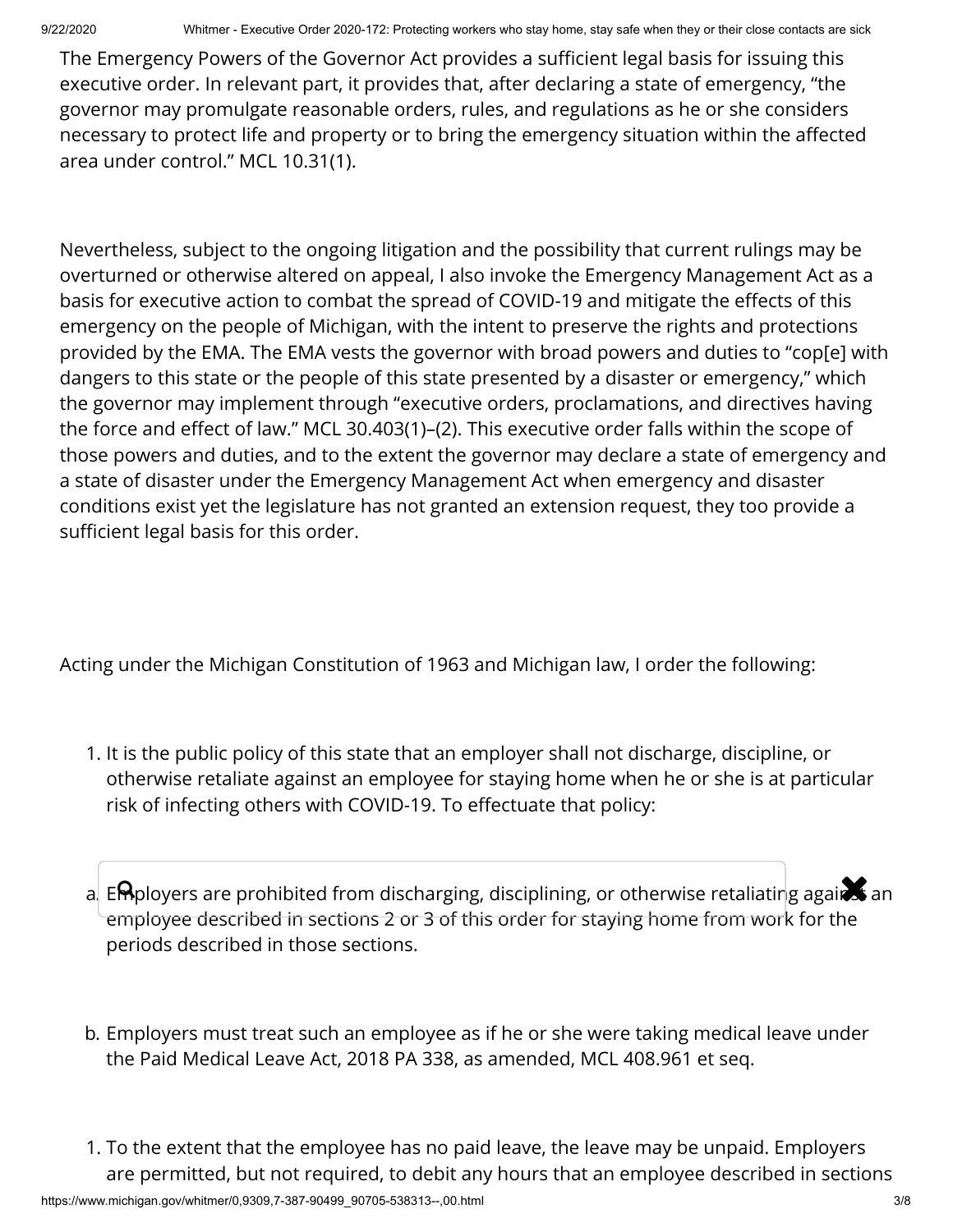2 or 3 of this order stays home from work from the employee's accrued leave.

- 2. The length of such leave is not limited by the amount of leave that an employee has accrued under MCL 408.963 and must extend, whether paid or unpaid, as long as the employee remains away from work within the time periods described in sections 2 or 3 of this order.
- c. Nothing in this section shall be taken to prevent an employer from discharging or disciplining an employee:
- 1. Who is allowed to return to work under sections 2 or 3 of this order but declines to do so;
- 2. With the employee's consent (e.g., if the employee asks to be discharged); or
- 3. For any other reason that is not unlawful.
- d. The director of the Department of Labor and Economic Opportunity shall have authority to enforce this order in the same manner and to the same extent as the director enforces the Paid Medical Leave Act under section 7 of that act, MCL 408.967. In addition, the director shall refer all credible complaints of violations to the relevant licensing authority.
- 2. Subject to the exceptions in section 5 of this order, it is the public policy of this state that  $\alpha$  and all individuals who test positive for COVID-19 or who display the principal  $\alpha$ symptoms of COVID-19 should (apart from seeking medical care) remain in their home or place of residence until:
- a. 24 hours have passed since the resolution of fever without the use of fever-reducing medications;
- b. 10 days have passed since their symptoms first appeared or since they were swabbed for the test that yielded the positive result; and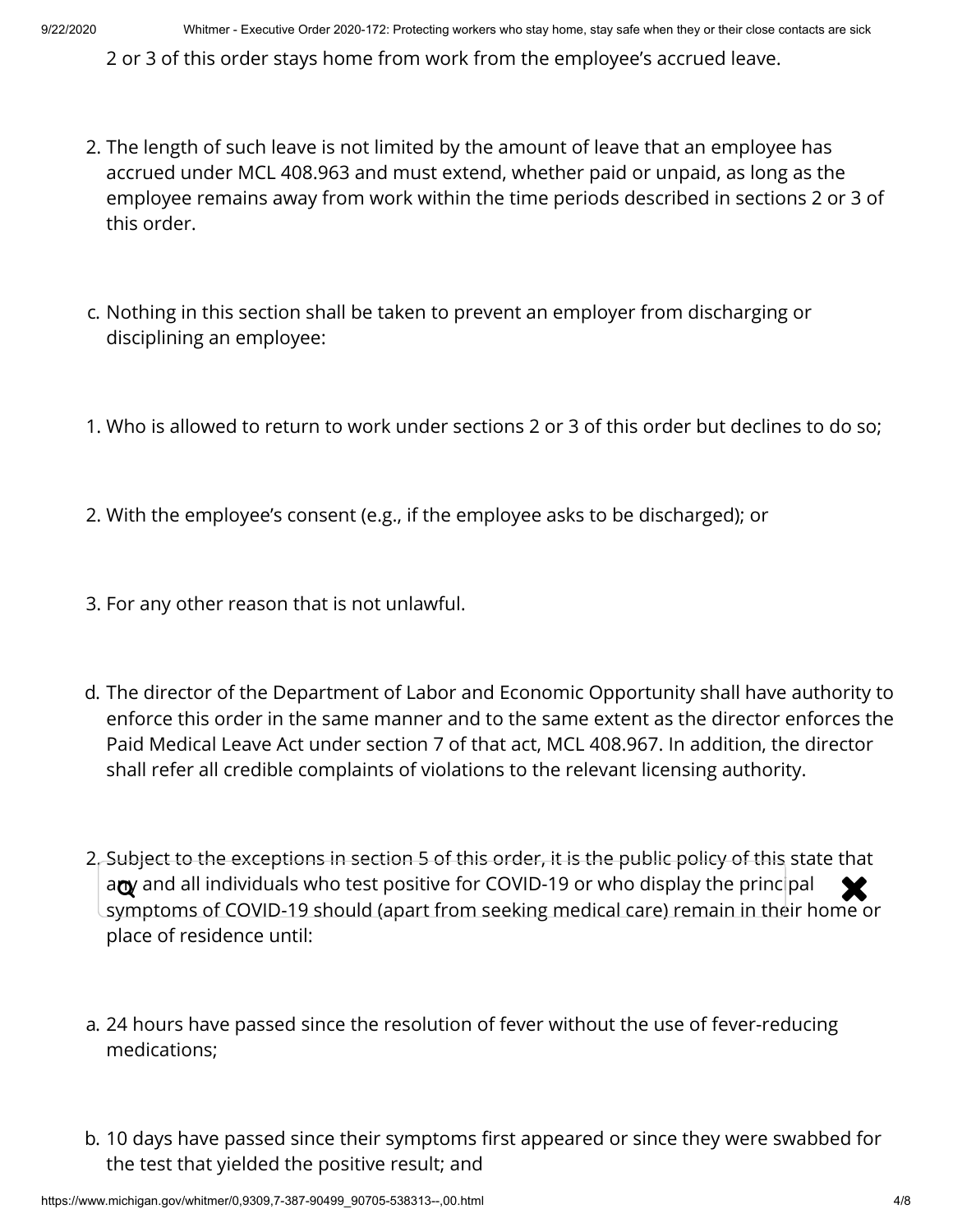- c. other symptoms have improved.
- 3. Subject to the exceptions in section 5 of this order, it is the public policy of this state that any and all people who have had close contact with an individual who tests positive for COVID-19 or with an individual who displays the principal symptoms of COVID-19 should remain in their home or place of residence (apart from seeking medical care) until either:
- a. 14 days have passed since the last close contact with the sick or symptomatic individual; or
- b. The individual displaying COVID-19 symptoms receives a negative COVID-19 test.
- 4. Section 3 does not apply to the following classes of workers, provided that their employers' rules governing occupational health allow them to go to work:
- a. Health care professionals.
- b. Workers at a health care facility, as defined in section 7(d) of this order.
- c. First responders (e.g., police officers, fire fighters, paramedics, emergency medical technicians).





- d. Child protective service employees.
- e. Workers at child caring institutions, as defined in section 1 of Public Act 116 of 1973, MCL 722.111.
- f. Workers at adult foster care facilities, as defined in the Adult Foster Care Facility Licensing Act, MCL 400.703(4).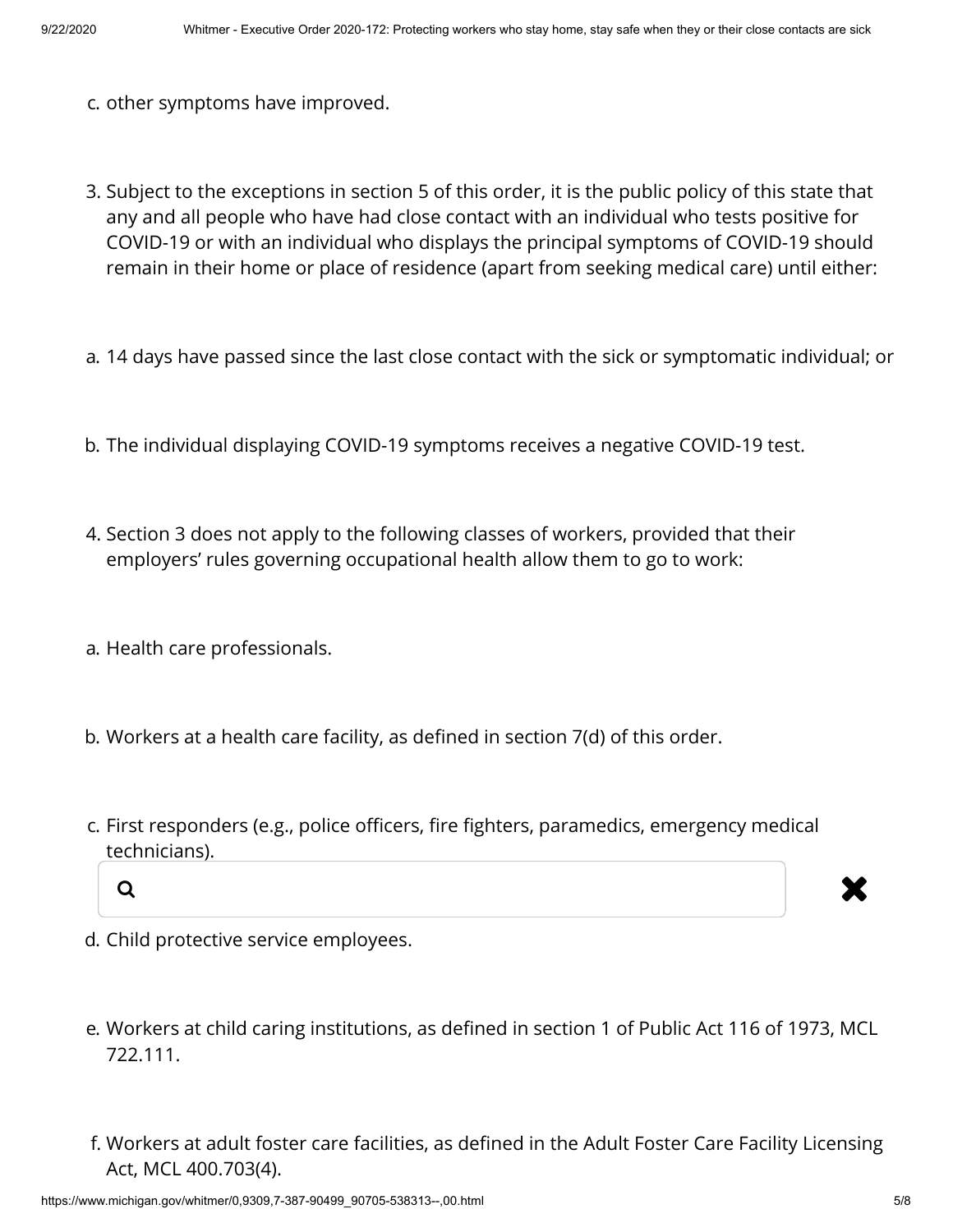- g. Workers at correctional facilities.
- 5. An individual described in sections 2 or 3 of this order who voluntarily returns to work (i.e. without threat of discharge, discipline, or retaliation from their employer) prior to the periods specified in sections 2 or 3, respectively, shall not be entitled to the protections against discharge, discipline, or retaliation provided under section 1 of this order.
- 6. It is the public policy of this state that individuals with a suspected or confirmed COVID-19 infection or who have had close contact with such an individual (i.e. individuals described in sections 2 and 3 of this order) should leave the home or place of residence only:
- a. To the extent absolutely necessary to obtain food, medicine, medical care, or supplies that are needed to sustain or protect life, where such food, medicine, medical care, or supplies cannot be obtained via delivery. All food, medicine, and supplies should be picked up at the curbside to the fullest extent possible.
- b. To engage in outdoor activity, including walking, hiking, running, cycling, or any other recreational activity consistent with remaining at least six feet from people from outside their household.
- 7. For purposes of this order:
- a. "**Th**e principal symptoms of COVID-19" are (i) any one of the following not explained by a known medical or physical condition: fever, an uncontrolled cough, shortness of breath; or (ii) at least two of the following not explained by a known medical or physical condition: loss of taste or smell, muscle aches ("myalgia"), sore throat, severe headache, diarrhea, vomiting, abdominal pain.
- b. "Employer" means the same as it does in section 2(f) of the Paid Medical Leave Act, MCL 408.962(f), except that it shall also include employers with fewer than 50 employees.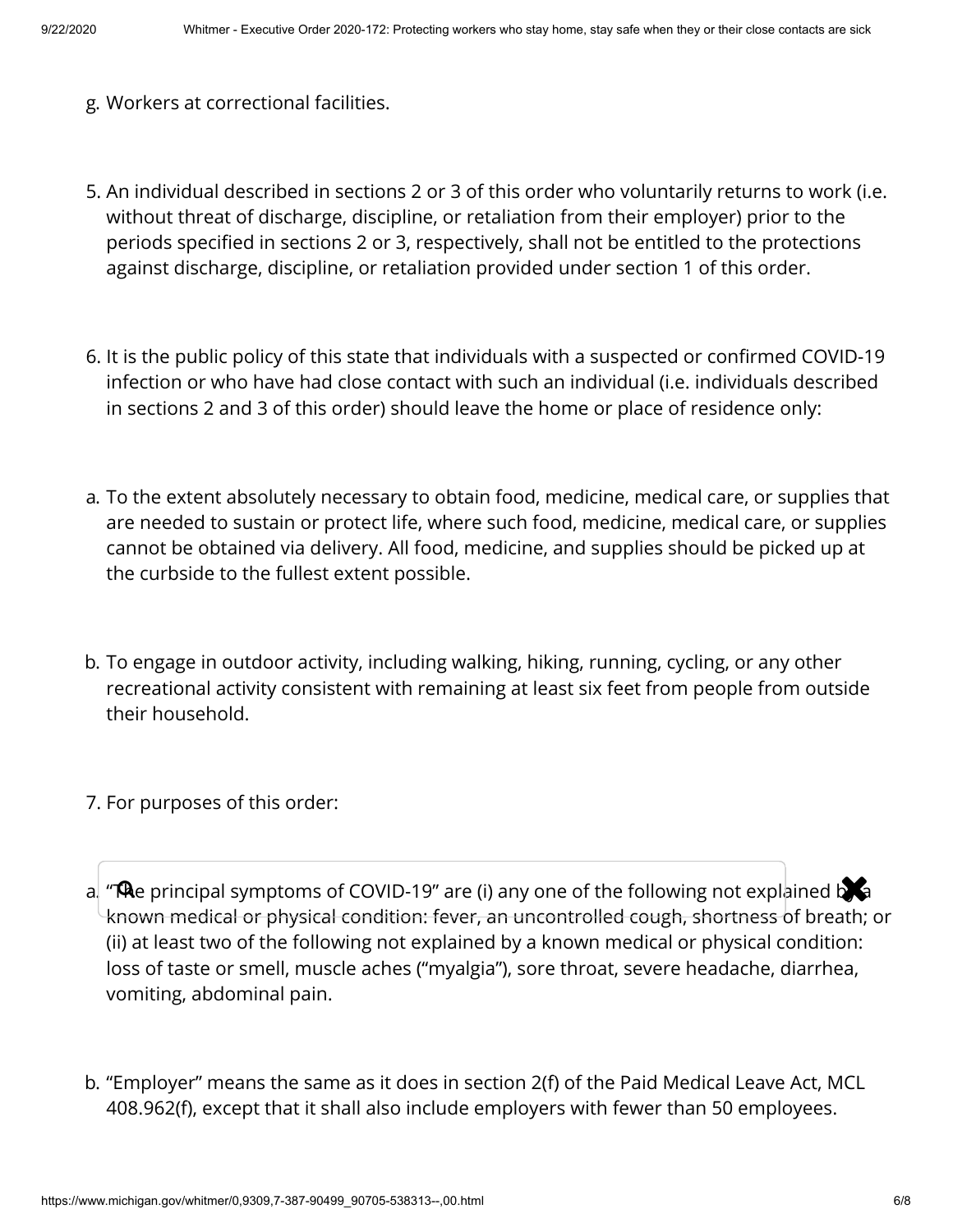c. "Close contact" means being within six feet of an individual for fifteen minutes.

- d. "Health care facility" means the following facilities, including those which may operate under shared or joint ownership:
- 1. The entities listed in section 20106(1) of the Public Health Code, 1978 PA 368, as amended MCL 333.20106(1).
- 2. State-owned hospitals and surgical centers.
- 3. State-operated outpatient facilities.
- 4. State-operated veterans facilities.
- 5. Entities used as surge capacity by any of the entities listed in subdivisions (1)-(4) of this subsection.
- 8. Nothing in this order shall be taken to create a private right of action against an employer for failing to comply with section 1 of this order or against an individual for acting contrary to the public policies of sections 2, 3, 5, or 6 of this order.

9. Executive Order 2020-166 is rescinded, except that the protections it afforded to workers during the time it was in effect remain effective.

10. This order is effective immediately.

Given under my hand and the Great Seal of the State of Michigan.